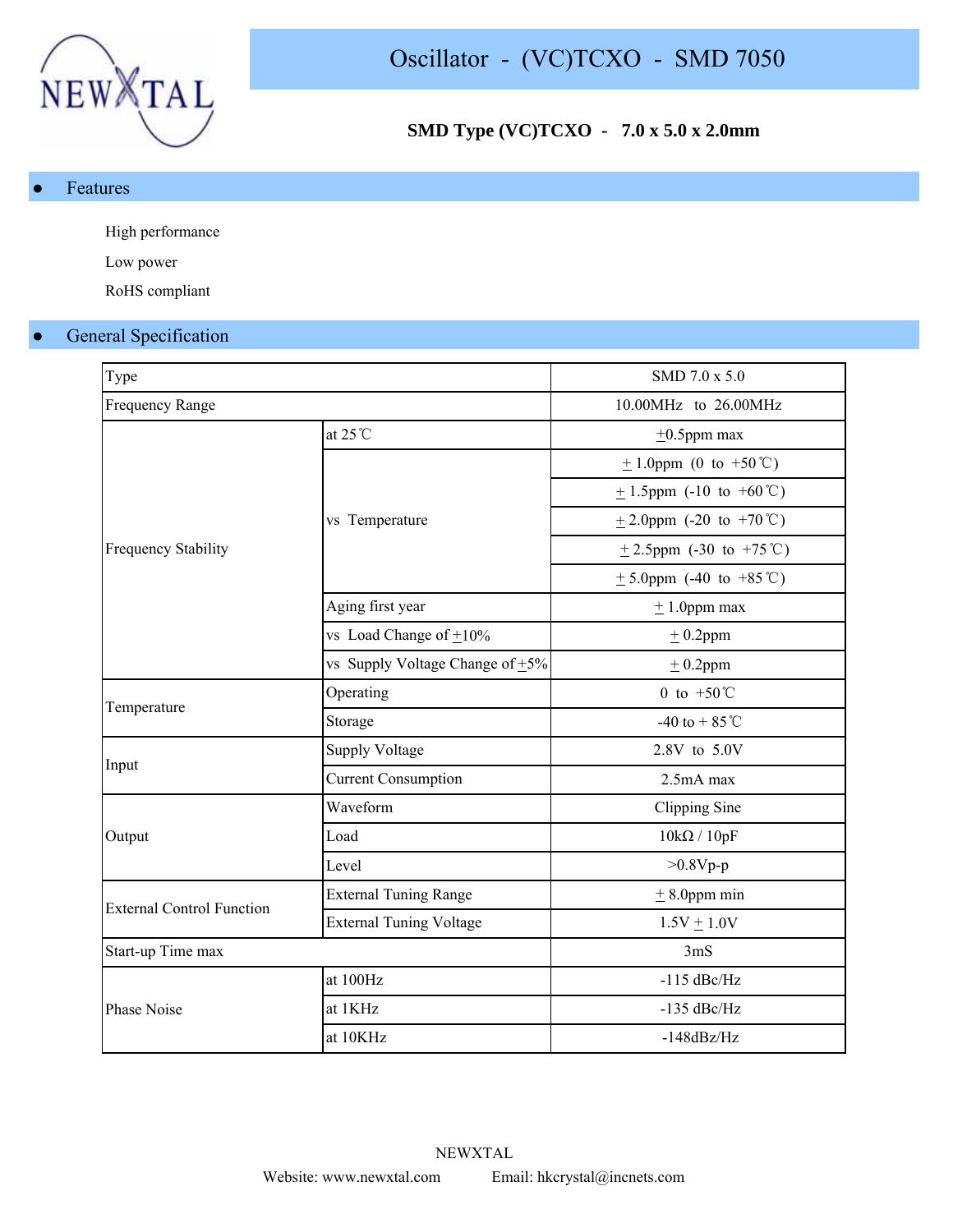# Oscillator - (VC)TCXO - SMD 7050

## Frequency Stability Codes (ppm)

| $A = \pm 1.0$ | $B = \pm 1.5$ | $C = \pm 2.0$ | $D = \pm 2.5$ | $E = \pm 3.0$ | $F = \pm 4.0$ |
|---------------|---------------|---------------|---------------|---------------|---------------|
| $G = \pm 5.0$ | $H = \pm 0.5$ |               |               |               |               |

## Operating Temperature Codes (℃)

| $A = 0$ to $+50$   | $B = 0$ to $+70$ | $2 = -20$ to $+70$ | $D = -30$ to $+75$ | $\mu = -40$ to $+85$ | $F = +10$ to $+70$ |
|--------------------|------------------|--------------------|--------------------|----------------------|--------------------|
| $G = -40$ to $+60$ | $= -30$ to $+80$ | $= -10$ to $+40$   | $= -40$ to $+70$   | $\zeta = -10$ to +60 | $= -30$ to $+70$   |

### **Marking**

#### **Frequency + TC(Holder: TCXO) + Date code ( Year Code + Month Code )**

#### **NEWXTAL (Company brand)**

Year Code:

| 2001 | 2002 | 2003 | 2004 | 2005 | 2006 | 2007 | 2008 | 2009 | 2010 | 2011 | 2012       |
|------|------|------|------|------|------|------|------|------|------|------|------------|
|      |      |      |      |      |      |      |      |      | 10   | . .  | <b>I</b> 4 |

#### Month Code:

| Jan | $\blacksquare$<br>reb | March | Apr | May | June | July | August | September | October | <b>Nov</b> | December |
|-----|-----------------------|-------|-----|-----|------|------|--------|-----------|---------|------------|----------|
|     |                       |       |     |     |      |      |        |           |         |            |          |

**For Example:**



## Ordering Information

| Holder                        | Type      | <b>SMD</b> Size | Stability                 | Temperature            | Input Voltage                                    | Output Waveform            | Frequency | Lead-free   | Packing             |
|-------------------------------|-----------|-----------------|---------------------------|------------------------|--------------------------------------------------|----------------------------|-----------|-------------|---------------------|
|                               |           |                 | (ppm)                     | $(^{\circ}\mathbb{C})$ | (V)                                              |                            |           |             |                     |
| TC=TCXO<br>$VT =$<br>VC(TCXO) | $S = SMD$ | $1=7.0x5.0$     | See tables                |                        | $1 = 3.3$<br>$2 = 5.0$<br>$3 = 3.0$<br>$4 = 2.8$ | $0 = \text{Clipping Sine}$ | xx.xxM    | LF=leadfree | TR=tape $&$<br>reel |
|                               |           |                 | $\pm 1.0$<br>$0$ to $+50$ |                        |                                                  |                            |           |             |                     |
| TC                            | S         |                 | A                         | A                      | 2                                                | $\mathbf{0}$               |           | LF          | TR                  |

**For Example: TCS1AA20-10.000MLF/TR**